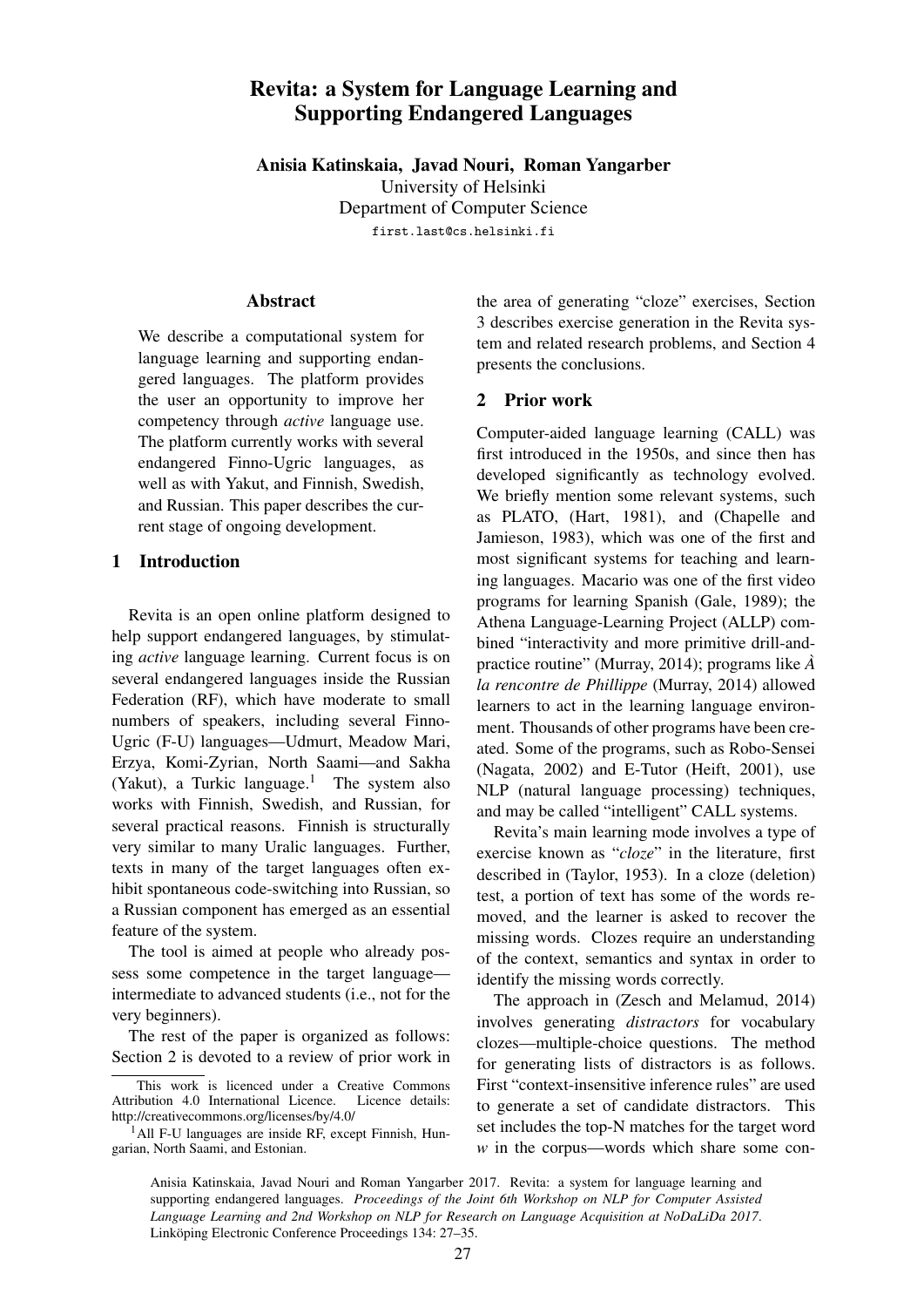text words with *w*, which harvests words that are in some sense similar. Then the top-M matches are found which appear in exactly the same context as the cloze item ("context-sensitive inference rules"). A distractor blacklist specifies words that should not be used as distractors. In case there are a large number of distractors, ranking is applied to select the most challenging ones. These can be the less frequent distractors in the corpus, or the most similar to the target word (provided that they are not in the blacklist).

Smith et al. (2010) presented an approach to generation of vocabulary clozes, for English only. Their system takes a key (the target word), chooses distractors from a distributional thesaurus, and identifies a collocate that does not occur with the distractors using "Sketch Engine," a corpus query system. Then the system finds a sentence containing the pair. The best sentence should not be long, with sufficient useful context.

Lee and Seneff (2007) describe an approach to generating distractors for learning English prepositions. Distractors are defined in terms of *usability*—only one choice is correct, requiring minimum post-editing time—and in terms of *difficulty* which means that distractors are on the right level of difficulty, neither too wrong nor too challenging, making these choices appropriate for the less proficient language users.

Pino et al. (2008) present a strategy for improving automatically generated cloze and open-cloze (without multiple choice) questions, used by the REAP tutoring system for English as a Second Language vocabulary learning. The system provides the learner with documents retrieved from the Web, filtered for quality and annotated for topic and readability level, to match the student's interest and the model of the student's vocabulary knowledge. For selecting sentences with target words, the system scores sentence complexity, measured by counting the number of clauses, as identified by the Stanford parser. The context of sentences with more clauses is believed to be more well-defined. However, in essence, how well-defined the context is depends on the possibility of replacing the target word with any other word. This can be measured by sum the collocation scores between the target word and other words in the sentence. The authors provide an example: the sentence "I drank a cup of strong (blank) with lemon and sugar" is very

well-defined for "tea" because of high collocation scores between "tea" and "strong," "lemon", "sugar", "drink." In absence of these strong collocations, it is less likely to define a target word from the context. This approach showed better results than a baseline.

One of the main problems with this approach is that distractors may fit the context semantically, so open cloze questions can have more than one plausible answer. Also, sentence selection is problematic, since a single sentence may not provide sufficient information for choosing the correct answer.

Brown et al. (2005) present six types of questions for evaluating the level of vocabulary knowledge of REAP system users. This evaluation is used to update the user model of vocabulary knowledge, to provide new texts with 95% of words familiar to the user and 5% of new words. Using WordNet data, the following types of questions were generated: choosing the definition of a word, selecting synonyms and antonyms, hypernym and hyponym question types (completing phrases), and cloze questions. It is shown that there is a correlation between computer-generated questions for assessment of vocabulary skills and human-written questions.

Chen et al. (2006) describe the principles for generation of tests on grammaticality for English language. Tests are based on manually-designed patterns, e.g., the pattern {VB VBG} means that some verb requires a gerund as a complement ("My friends enjoy traveling by plane"). Distractors are usually constructed based on words in the pattern with some modifications, such as changing some grammatical meaning, part of speech, reordering words. Gathered from the Web, sentences are transformed into tests based on the patterns. There are two types of tests: multiple choice and error detection. All tests were evaluated by experts and 77-80% were regarded as "worthy".

Shei (2001) presents the concept *FollowYou!*, which transforms a raw text into language lessons, giving the student an opportunity to read his/her favourite articles with textbook-support. The learner's vocabulary knowledge is tested and recorded in the Profile Manager, which decides which words should be included in the next lesson. The Lesson Generator extracts definitions of the chosen words from the Dictionary, the collocations, their synonyms, and example sentences from the corpus. To test the effectiveness of the

*Proceedings of the Joint 6th Workshop on NLP for Computer Assisted Language Learning and 2nd Workshop on NLP for Research on Language Acquisition at NoDaLiDa 2017*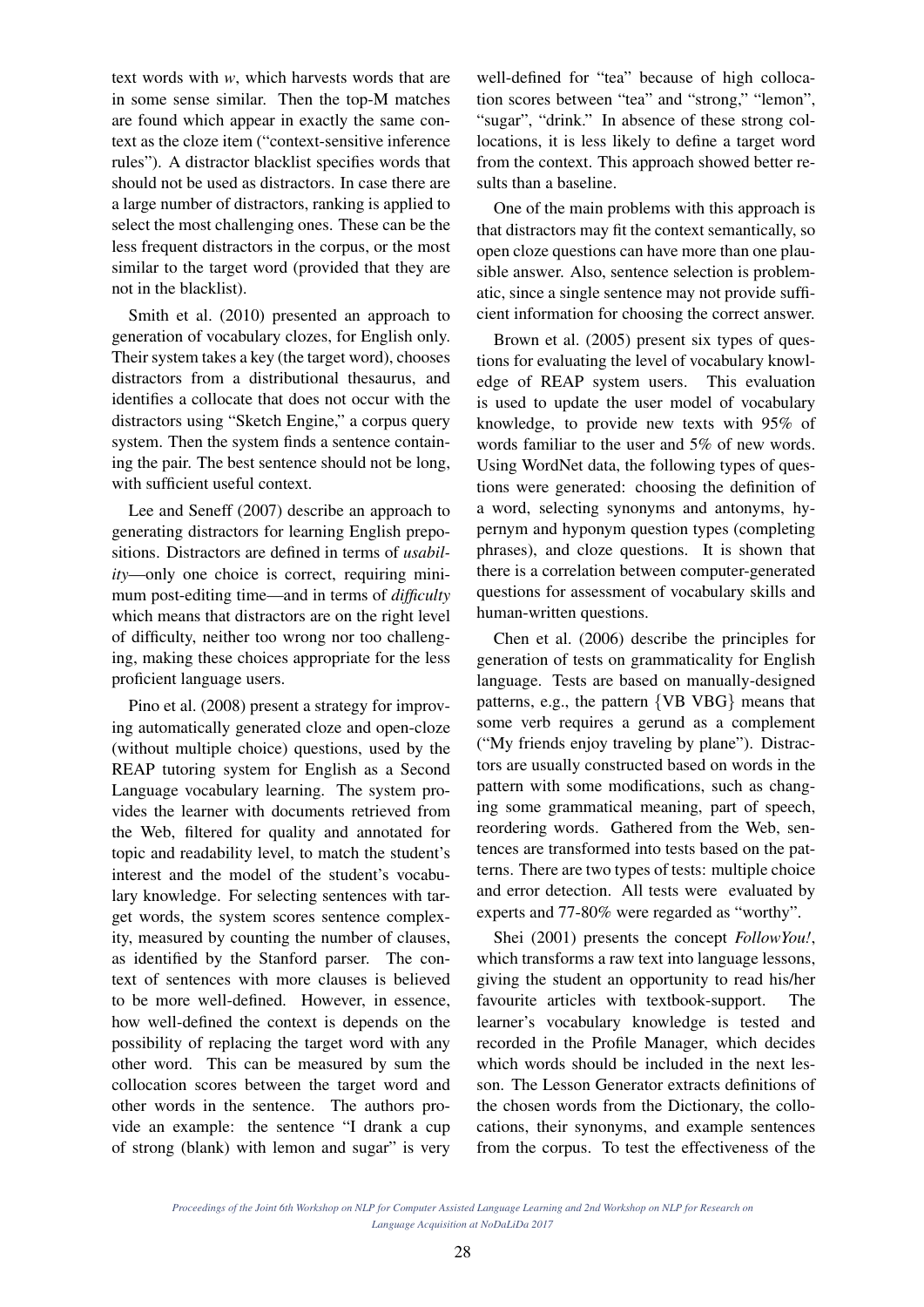

Figure 1: Story practice mode: exercises presented randomly from text.

lesson and to update the user's vocabulary model, some exercises need to be solved, e.g., gap-filling exercises. The main idea behind that project is that authentic materials—created by and for native speakers—are essential for the language learner.

# 3 Main principles and features

The main principle of our project is stimulating active language use in the process of learning from a text. By this we mean *active production* of required language forms while reading texts, rather than passive absortion of language examples or rules. We focus on learning the grammar as well as the vocabulary. Exercises provided by the system—including multiple-choice quizzes for indeclinable parts of speech, crosswords automatically generated from stories, can be regarded as grammar and vocabulary practice because the learner needs to produce words in context. Flashcards are available for vocabulary learning.

The platform has a small library of stories for each language. However, the main idea is that students will upload a variety of texts from web pages or plain text files to their personal library. Personal libraries can be shared between users. Studying language by reading stories, in which the students are interested implies personal involvement in learning process, it reduces boredom factor, and increases motivation to use the online plat-

form. Moreover, texts uploaded from the Internet and mostly intended for native speakers will catalyze cultural enrichment and immersion into the specifics of language use and conventions.

One important system feature is that adding a new language is a simple procedure if a morphological analyzer is available for the language of interest. However, without language-specific adjustments and sets of rules, based on which the more complex exercises can be created, the kinds of available exercises will be limited and the range of grammatical concepts, which can be practiced, will also be restricted.

Exercises are created from any story automatically by analyzing words in the text and deciding on the best words to practice. The choice of words is based on the student's answers given so far, which the program remembers and assesses automatically. Tracking the students progress is one of the key features which we plan to develop during further research.

## 3.1 Essential exercise modes

There are two essential exercise modes provided by the system at present: the "practice" mode and the crossword mode. In the *practice mode*, see Figure 1, the learner chooses a story which s/he wants to practice and then receives pieces of this story in order. Each piece (called a "snippet")

*Proceedings of the Joint 6th Workshop on NLP for Computer Assisted Language Learning and 2nd Workshop on NLP for Research on Language Acquisition at NoDaLiDa 2017*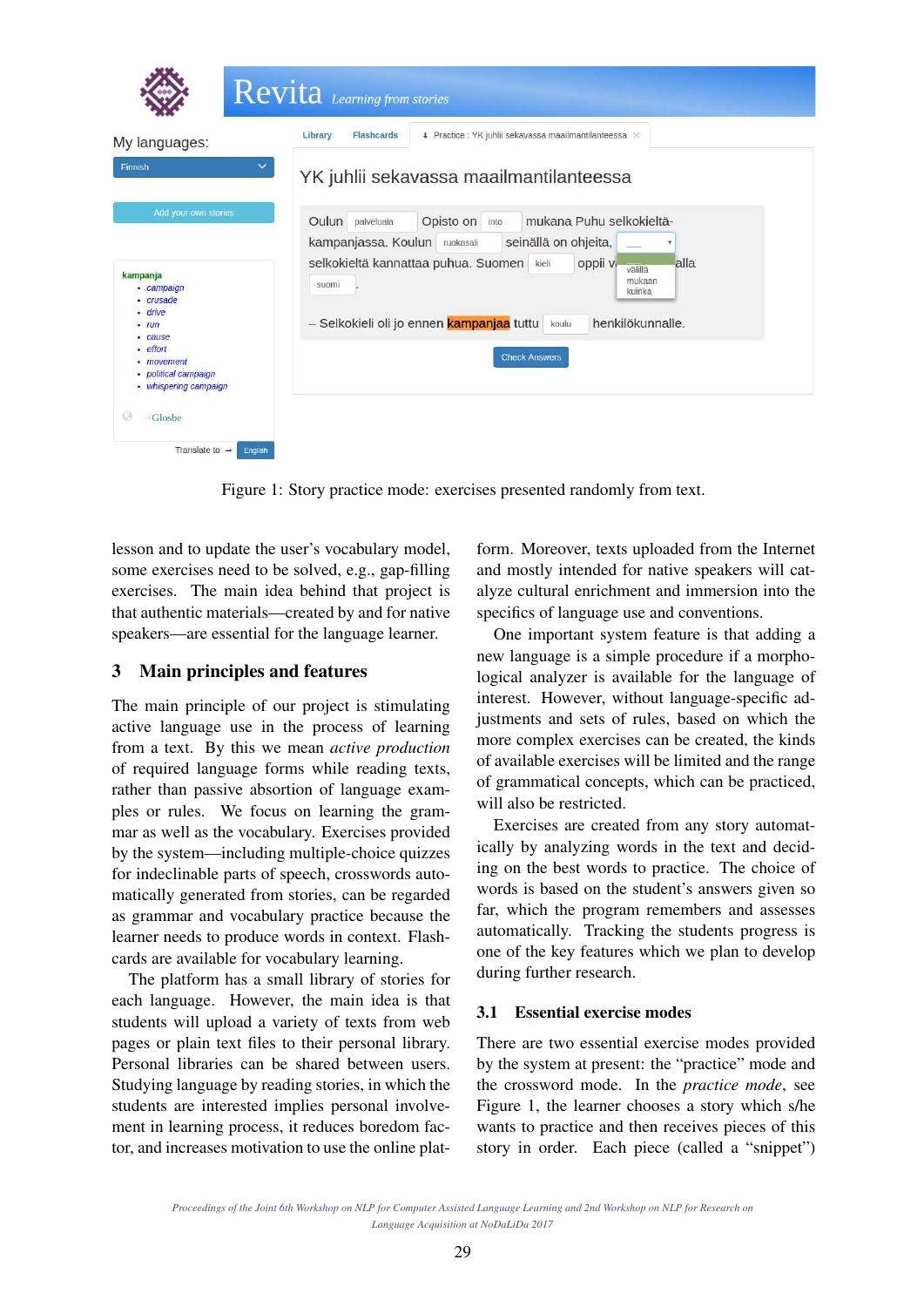

Figure 2: Crossword generated from Sakha story

includes approximately 30-40 words, respecting sentence boundaries. Several words in the snippet will be chosen for quizzes, as the result of a randomized selection process. For each quiz word, the learner receives a gap in the text, and one of two types of quizzes: a multiple-choice quiz, where the learner must select one word from a list. Multiple-choice quiz is can be generated for non-inflected words, like prepositions, postpositions, adverbs, etc. The second type of quiz cloze quiz—is used for inflected parts of speech: nouns, verbs, adjectives. The base form (lemma) is shown, and the learner needs to guess the correct grammatical surface form in the context. For example: "Topelius kertoo Maamme | kirja | eri maakunnista" (*"Topelius tells book Our Land about the different provinces."*). The word in the box is a lemma which is presented as a hint to the user. The task is to derive the surface form from this lemma in the given context. The correct inflected surface form in this example is "kirjassaan" (*"in his book"*).

After producing with all quiz words in the current snippet, the learner receives immediate feedback about his/her answers, and the next snippet for practice. The student receives points for correct answers, and points are removed if the user makes mistakes. It is important to stress that the correct form means the same as the form found in the story. This approach to assessment is convenient because we only rely on that the author chose to include in the story. However, it also has drawbacks because the user may insert a form which is allowed by the context but is not the same as the form used by the author in the story. This problem is one of the topics for further research.

Crosswords are generated from the story (or from a part of the story) automatically and consist of 40–50 words, see Figure 2. Users receive the story as an exercise, with some of the words removed, and a crossword based on the missing words. The task is to guess the words in their correct grammatical form. If the forms inserted by the user are correct, they will be added to the story and highlighted in green. Since this task can be difficult even for a native speaker, the user can request an additional hint for any missing word, which is its grammatical base form (lemma). The student

*Proceedings of the Joint 6th Workshop on NLP for Computer Assisted Language Learning and 2nd Workshop on NLP for Research on Language Acquisition at NoDaLiDa 2017*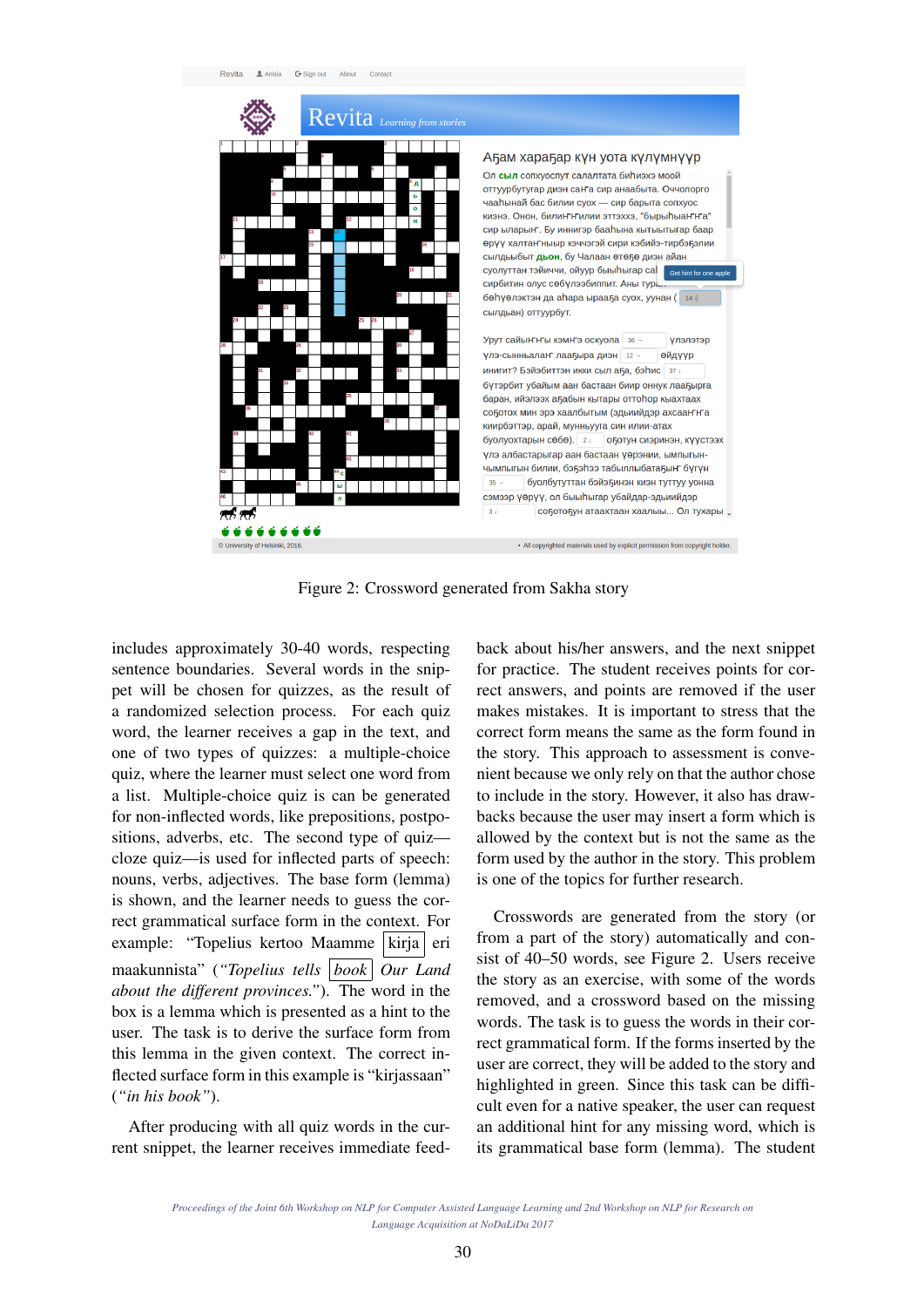receives points for solving the words.

During work on the current snippet, the student can request a translation of any word (more precisely, of its lemmas) in the snippet. The translation is shown in the box on the left, Figure 1. It is important to clarify the notion of *ambiguous* words in Revita. A word-form is considered as ambiguous if it has more than one different lemma. For instance, words with different, unrelated meanings can have homonymous forms but different base forms. For example, the Russian surface forms "жил" has two morphological bases: "жить" (live-INF, *"to live"*) and "жила" (sinew-NOM.SG, *"sinew"*). In the first case, "жил" is the past tense, masculine gender form of the verb (live-PST.MASC.SG, *"he lived"*), in the second case "жил" is the genitive plural form of the noun, (sinew-GEN.PL, *"sinew"*). If a wordform in the story is ambiguous, the system tries to provide translations of all base forms.

For Finnish, Swedish, and Russian, Revita uses the Glosbe multi-language dictionary<sup>2</sup> with a possibility to translate into a number of languages.  $FU-Lab$  dictionaries<sup>3</sup> are used to translate from Komi-Zyrian, Meadow Mari, and Udmurt into Russian. Revita uses *sakhatyla.ru* for translating from Sakha into Russian and English. The default destination language for translation will be the same as the language chosen by the user as the language of the interface (currently English, Finnish, Swedish or Russian) if dictionaries for these languages are available. For instance, for Komi-Zyrian, Udmurt, and Meadow Mari, translation is available only into Russian at the present stage. All words that the student has clicked on to get translations are automatically saved to the personal dictionary. Words the dictionary are used for practice as *flashcards*, with the lemma on one side of the card and its translations on the other side.

## 3.2 Generating exercises

Any uploaded text is first tokenised, the title is identified and the text is analysed by a morphological analyser. Revita uses the following tools:

- morphological analysers for Uralic languages, from GiellaTekno<sup>4</sup>;
- the Crosslator Tagger (Klyshinsky et al., 2011) morphological analyzer for Russian;
- $\bullet$  the HFST toolkit<sup>5</sup> for analyzing Swedish;
- *sakhatyla.ru*,<sup>6</sup> morphological analyser of online Sakha-Russian-Sakha translator system.

We extract base forms, parts of speech, and grammatical tags from the morphological analyses. Split into words and analysed, stories are saved into the database.

After morphological analysis, the system extracts from the text all words and combinations of words which can serve as candidates for practice. Every candidate is assigned to a particular snippet of the story and saved in the database. To be chosen as candidates, singleton words should have the same base form for all analyses returned by the analyser, otherwise, a word cannot be used for practice because the system cannot decide what base have to be offered as a hint. Combinations of words are chosen by the system based on language-specific rules; all words in a combination are considered to be disambiguated.

Choosing only unambiguous singleton words as candidates is a problem for the system because it limits the range of words and grammatical concepts which can be presented in exercises. For example, Udmurt forms in reflexive voice are homonymous to present tense forms, e.g., the verb "дасяны" (prepare-INF, *"to prepare"*) has a form "дасясько" (prepare-PRES.3.SG, *"s/he prepares"*) with the meaning of singular present tense, and another verb "дасяськыны" (prerare-INF-REFL, *"to prepare oneself"*) has the homonymous form "дасясько" (prepare-PRES-REFL.3.SG, *"s/he prepares her/himself"*), where the latter form has the meaning of reflexive voice. It means that the form "дасясько" is ambiguous (has two different lemmas) and will never be chosen as a candidate by Revita. Consequently, the reflexive voice cannot currently be practiced for Udmurt for words with the same paradigm.

Combinations of words are chosen by Revita based on language-specific rules. For instance, the system contains rules for Russian, such as:

- 1. [pos=adj, case=X, number=Y, gender=Z] [pos=noun, case=X, number=Y, gender=Z];
- 2. [word=в, pos=prep] [case=loc or acc].

The rules make reference to the word's parts of speech and morphological tags. The first

<sup>2</sup>https://glosbe.com

<sup>3</sup>http://dict.fu-lab.ru

<sup>4</sup>http://giellatekno.uit.no

<sup>5</sup>https://kitwiki.csc.fi

<sup>6</sup>*Sakhatyla.ru* is created by Vasiliy Ivanov and has a webinterface available here<sup>7</sup> and a Telegram messenger application bot.

*Proceedings of the Joint 6th Workshop on NLP for Computer Assisted Language Learning and 2nd Workshop on NLP for Research on Language Acquisition at NoDaLiDa 2017*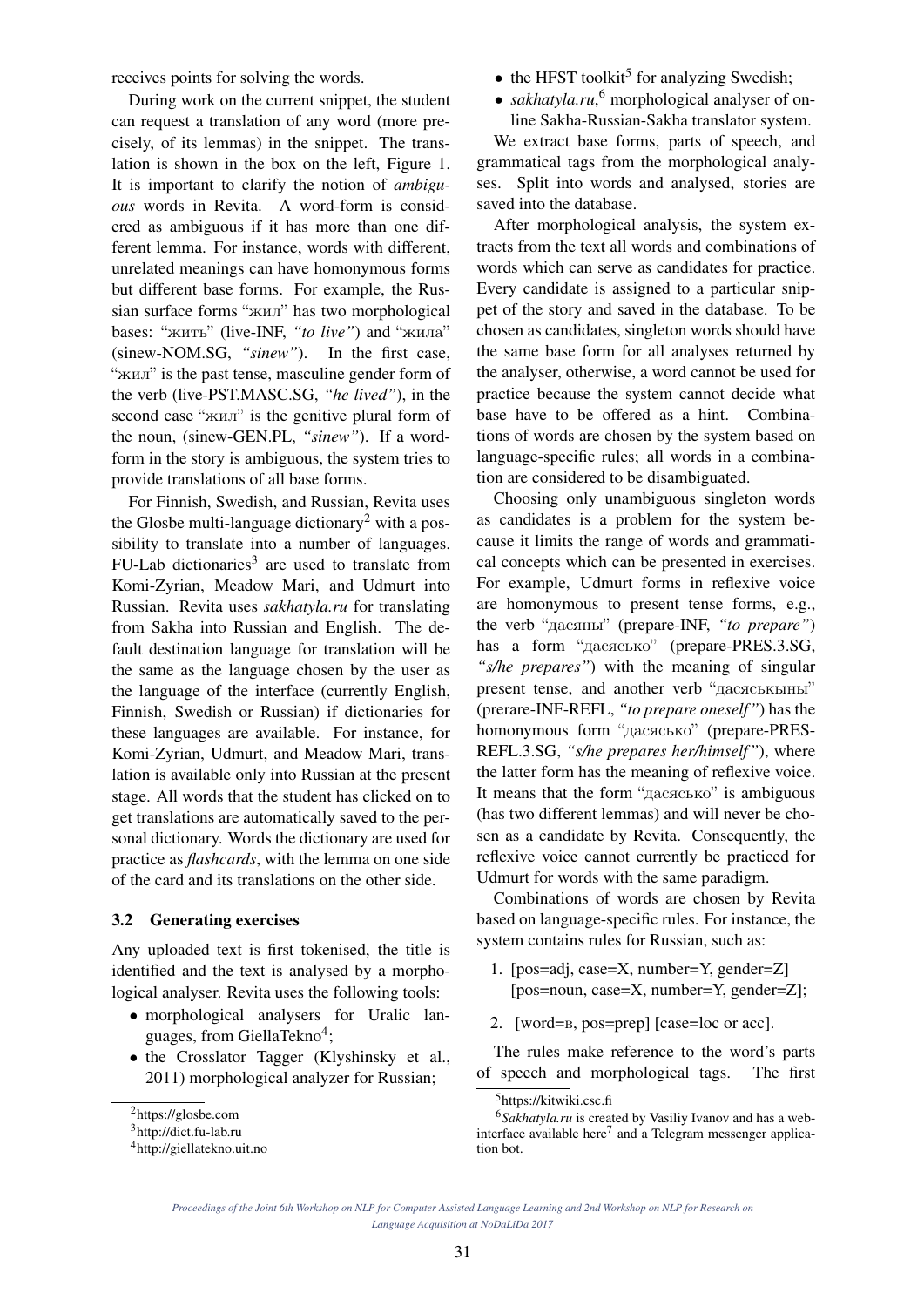rule defines agreement between a noun-adjective pair. The second rule defines prepositional government—which cases are governed by the specific preposition, в ("in"). These rules drive the selection of sequences of words from the story, such as "красивой девушке", "в доме", which correspond to the specified rules as follows:

"красивой девушке"

beautiful-Fem.Dat.Sg girl-Fem.Dat.Sg *"... [to] a beautiful girl (dative)"*

"в доме"

in house-Loc.Sg

```
"In a/the house"
```
Any possible ambiguity in the sequences matched by the rules is expected to be resolved $8$  by virtue of the context. Sequences selected (randomly) by these rules will be offered as quizzes for practice as cloze-type exercises—the learner again receives as a hint only the lemmas of these words—or as multiple-choice quizzes. In case the sequence includes indeclinable words (such as a preposition, in the second rule, above) other prepositions with similar meaning will be used as distractors. Depending on the learner's results on other tasks, the system will offer exercises of various levels of complexity. For example, for sequences matching the above rules, we may produce:

- multiple-choice quiz for a preposition, all other surface forms given;
- one inflected surface form as cloze quiz (only the lemma given);
- one inflected word is as cloze quiz, multiplechoice quiz for a preposition;
- both noun and adjective surface forms as (coordinated) cloze quizzes, and multiple-choice for a preposition.

All of the learner's answers are stored in the database, both correct and incorrect. The entire history of the learner's answers is used for selecting exercises in subsequent snippets. Revita uses the history to compute weights for exercise candidates—non-ambiguous singleton words, and sequences of words that match rules. Examples which never always answered correctly by the learner receive a low probability (so they are not chosen frequently, to avoid boring the learner). Examples which were answered some-



Figure 3: Progress visualisation for Finnish pronouns

times correctly and sometimes incorrectly receive high probability. Examples that were never answered correctly receive a lower weight again. Any time when the user starts practicing a new snippet, a probability of next candidates for practice is calculated. The system also controls the spread and proximity of the candidates within the snippet—they should not be too close to each other to provide sufficient context for each exercise. This randomness is applied when choosing from the set of all candidates—this allows each story to be practiced *multiple times*, with new exercises being chosen on each round. When the learner starts over, the system will select a new set of words for practice, which may partially overlap with the set of words chosen on the previous round.

At the current stage, the system provides an initial version of the learner's progress assessment. Revita checks all answers which the learner has provided during the exercises, and identifies which grammatical concepts were answered correctly what proportion of time; the concepts include grammatical categories, such as case, number, tense, etc. The learner (or teacher) can track progress via a visualisation page, which displays how the user performed on various concepts, see Figure 3. The more a grammatical concepts has been exercised the bigger its circle; the color ranges from green for mostly correct answers to red for mostly incorrect ones.

#### 3.3 Code-switching disambiguation

Choosing words for exercises needs some care for certain languages, where a special kind of ambiguity arises. For example, texts in many of the F-U languages often include instances of *codeswitching* into Russian. Code-switching is a normal and common phenomenon; however, only

<sup>&</sup>lt;sup>8</sup>It is possible to construct (somewhat artificial) examples, where ambiguous words match these syntactic patterns and yet do not form the expected construction. If needed, this problem can be alleviated by various NLP techniques—by taking *wider* context into account.

*Proceedings of the Joint 6th Workshop on NLP for Computer Assisted Language Learning and 2nd Workshop on NLP for Research on Language Acquisition at NoDaLiDa 2017*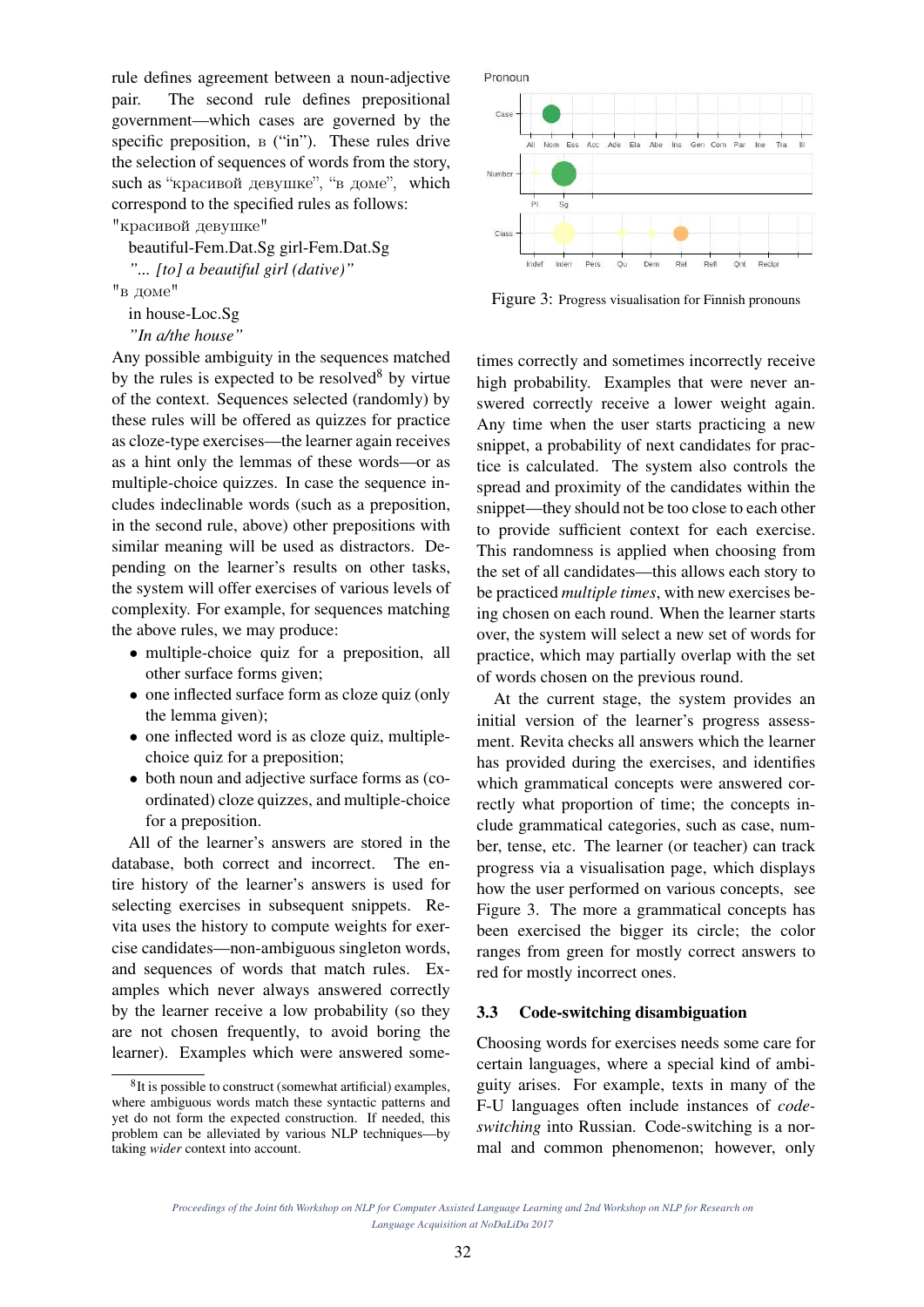words from the target language<sup>9</sup> should be chosen for practice. The problem arises when a Komi text has a surface form, *X*, which is a code-switch into Russian, and yet *X* happens to be also a valid word-form in Komi (with an unrelated meaning).<sup>10</sup> For example, *X* may be the surface form "пота". In Komi it is first-person singular indicative of the verb "потны" ("to crack"). The same word-form also happens to be the genitive of Russian "пот" ("sweat"). If we ignore the Russian, and *X* happens to be an instance of a codeswitch (a Russian phrase inserted into the Komi text), then Revita will provide the Komi verb stem "потны" as a "hint."

In general, the clear danger is that Revita may incorrectly treat *X* as a Komi word-form, extract its Komi lemma and inappropriately offer the lemma as a "hint" to the learner in a cloze quiz—this would be terribly misleading, causing the system to lose credibility with the user.

To prevent this type of mistake, several methods may be applied. We present a simple solution, which works well for the present.<sup>11</sup> We apply morphological analysers for both Komi and Russian to *all* words in Komi text. If a word has only a Komi analysis, it becomes a candidate for exercises. If it has only a Russian analysis, it is definitely excluded as Russian. The last case is when the word has both analyses. We don't want to simply remove all such words from the list of candidates for exercises.<sup>12</sup> Thus, we apply this algorithm to identify and discard *"risky"* Russian words:

- for all words *w* with both Russian and Komi analyses;
- we look through the entire text and check whether *w* has *"friends,"* i.e., whether its base form is equal to the base form of some *other* surface form *y* in the story. We check this property, because we expect Komi words to repeat in the story. All words without friends are discarded as risky—they are potential Russian words mistaken as Komi. If

*w* has Komi friends in the story, it is highly likely to be a true Komi word.

• If *w* has friends, we examine its *"neighbors."* The word is again discarded as risky if it has at least one direct neighbor with a Russian analysis, because we expect that Russian words are more likely to appear as part of entire phrases than as isolated words.

To evaluate the accuracy of the algorithm, we took a sample of 5% of all words having both a Russian and an Udmurt analysis and computed the accuracy of the prediction made by the algorithm:

$$
accuracy = \frac{TP + TN}{all}
$$

where *TP* are true positives—words marked as Udmurt by the algorithm, which an expert confirmed to be Udmurt. *TN* are true negatives non-Udmurt words which the algorithm marked as Russian. We manually checked the sample of words with Russian and Udmurt analyses in our corpus of stories. The obtained accuracy was 0.77. We should note that Crosslator Tagger sometimes returns a Russian analysis for non-Russian words, which increases the number of false positives (words which are not really risky), and brings down the accuracy measure.<sup>13</sup>

Because we expect the learner to produce the grammatical form which is equal to the form found in the story, we assume that there is only one correct answer in a particular context. However, we can have lexical and grammatical synonyms which suit the same context, as well as *optional* grammatical meanings which may or may not be expressed in this context, which may make it difficult for the user to guess the correct grammatical form only from the lemma. The system should not choose such cases for practice or should be more intelligent and tolerate optional or grammatically equivalent markers. For instance, in Komi-Zyrian the same grammatical meaning can have different forms, e.g., verb "лоны" (*"to be"*) in the indicative mood, first past tense, third person singular has two valid forms with the same meaning in the same context — "лои" and "лоис". Thus, the learner cannot decide which form is expected by the system. Solving that problem is non-trivial because it requires sufficient amounts of data to build a reliable language model. We plan to start with

<sup>&</sup>lt;sup>9</sup>In this section we will refer Komi as a "representative," to avoid writing repetitively "*a F-U language that uses the Cyrillic alphabet and therefore may contain word-forms confusable with Russian*."

<sup>10</sup>Note, this does not apply to *borrowings*, where Russian words are borrowed into Komi, and inflected according to Komi morphological rules.

<sup>&</sup>lt;sup>11</sup>More robust and ultimately better solutions will involve building statistical language models, planned for future work.

 $12$ In Udmurt, e.g., they represent 19% of all words in our corpus.

 $13$ We have tested only Udmurt, we will test with other languages which exhibit code-switching into Russian.

*Proceedings of the Joint 6th Workshop on NLP for Computer Assisted Language Learning and 2nd Workshop on NLP for Research on Language Acquisition at NoDaLiDa 2017*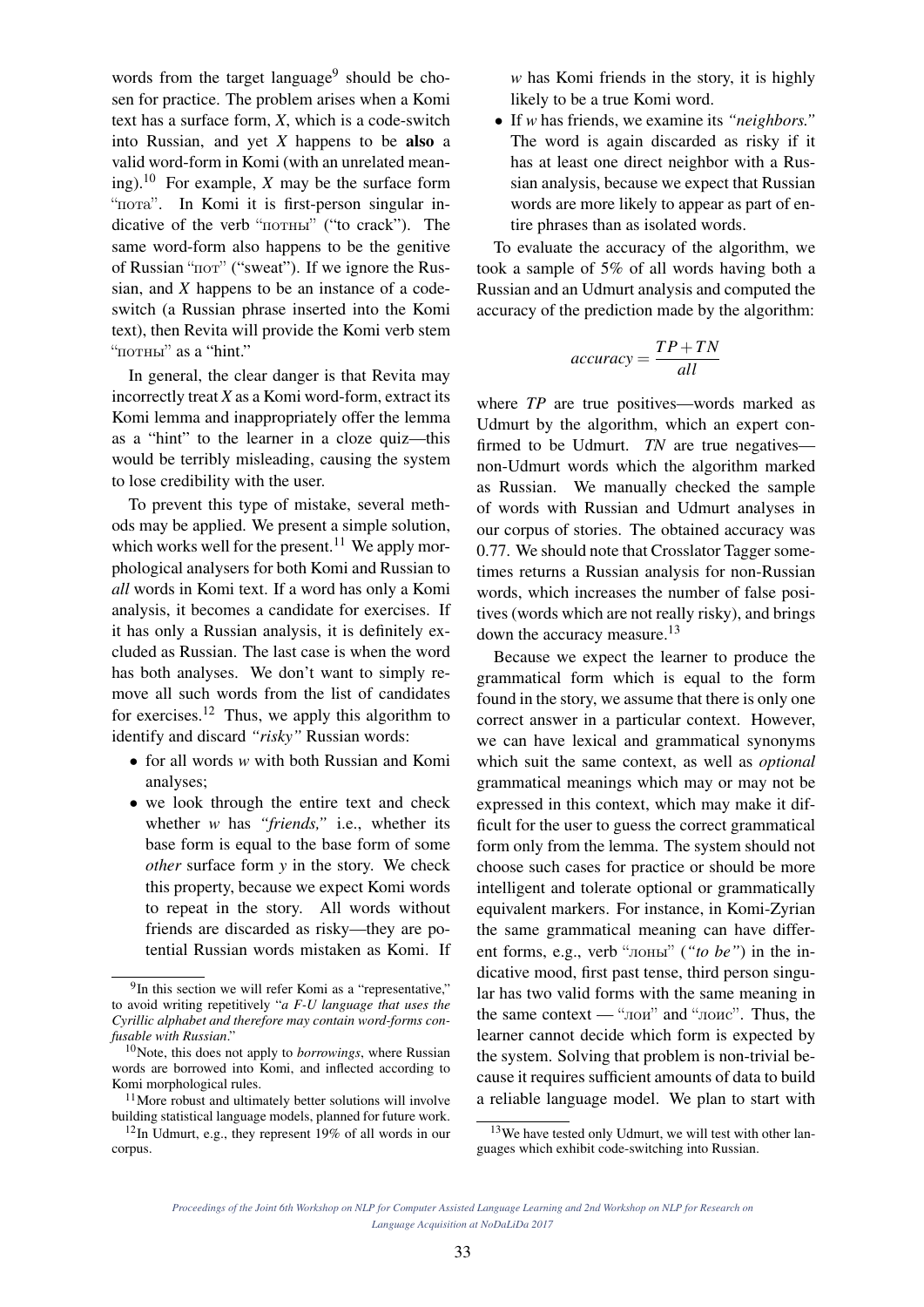Finnish and Russian because for other languages data is more difficult to obtain.

## 4 Conclusions and future plans

The Revita system is under development, therefore there are many outstanding problems to be solved and improvements to be added. Continuing the above discussion, presenting an appropriate hint to the learner is crucial, because misleading hints (lemmas for cloze quizzes and distractors for multiple-choice quizzes) will cause the learner frustration and will discourage the continued use of the system. Further, we must solve many language-specific problems. While for some languages, like Russian or Finnish, it may be done by building language models, for languages like Erzya, Komi-Zyrian, or Sakha we may have to develop rule-based solutions, due to a lack of corpora. Also, many difficulties are caused by erroneous analyses. We discussed the process of generating exercises at the current stage and related problems. Further kinds of exercises can be developed for different languages depending on the available language resources.

The system was tested by several users, and we plan to collect more formal results about its efficacy.

Revita offers several types of exercises generated from any story. The systems assesses the answers given by user by comparing them with forms found in the story and it cannot accept other answers which are allowed in the context.

Users can translate any word in the story and to save them as flashcards. Based on the flashcards, Revita provides vocabulary exercises. Vocabulary learning in general and vocabulary learning with help of computers was studied, e.g., by (Nation, 2013), (Ahmed, 1989), (Laufer and Hill, 2000), (Prince, 1996). Learning new words in context is more preferable than learning words in isolation see (Groot, 2000) and (Krashen, 1989)—to better understand their semantic and syntactic features. This is consistent with one the main principles of the system, namely, learning language while reading. The learner does not only infer the meaning of a new word from the context, but also can link it with a translation into the learner's native language. Efficiency of such linking is questioned, despite the efficiency in terms of quantity, see (Prince, 1996). Nevertheless, we assume this linking to be beneficial provided that there are other approaches to learning offered in parallel. This may involve establishing links between a new word and other words in the language, e.g., through exercises with synonyms, where the learner should decide which word among a list of synonyms is the most appropriate in the context, and to generate the correct grammatical form of the chosen word. This type of exercise can also include practicing of multi-word expressions.

Further aspects which we plan to develop are:

- refining the scoring system which should not "only lead to a learner's pursuit of meaningless 'points' with little or no regard for learning" (Beatty, 2013) but works to stimulate the user to learn more;
- adding the possibility for collaboration to the system, since some of the pedagogical objectives can be achieved better through group activity—solving problems in a group, discussing them with experts/teachers also registered in the system.
- assessment of uploaded stories by their difficulty for the learner, and their quality as learning material. This is important because the learner decides which stories to practice, and the system should help guide learners in some may.
- progress detection which is important for developing new exercises and their assessment.

Progress detection and assessment involves comparing previous responses of the user and identifying the development of his/her knowledge, targeting weak areas, and generating exercises for the next stage, depending on all this information, and returning intelligent and useful feedback to the learner.<sup>14</sup> Development of this functionality is one of the main future steps in the Revita system.

## Acknowledgments

This work was supported by the FinUgRevita Project of the Academy of Finland. We thank Larisa Ponomareva for help with the Permic languages, Sardana Ivanova for help with Sakha, Max Koppatz and Kim Salmi for their contributions to the software development.

<sup>14</sup>This is a challenge, since we wish to avoid assuming that the learner is familiar with any linguistic or grammatical concepts; the system should serve non-specialists equally well.

*Proceedings of the Joint 6th Workshop on NLP for Computer Assisted Language Learning and 2nd Workshop on NLP for Research on Language Acquisition at NoDaLiDa 2017*